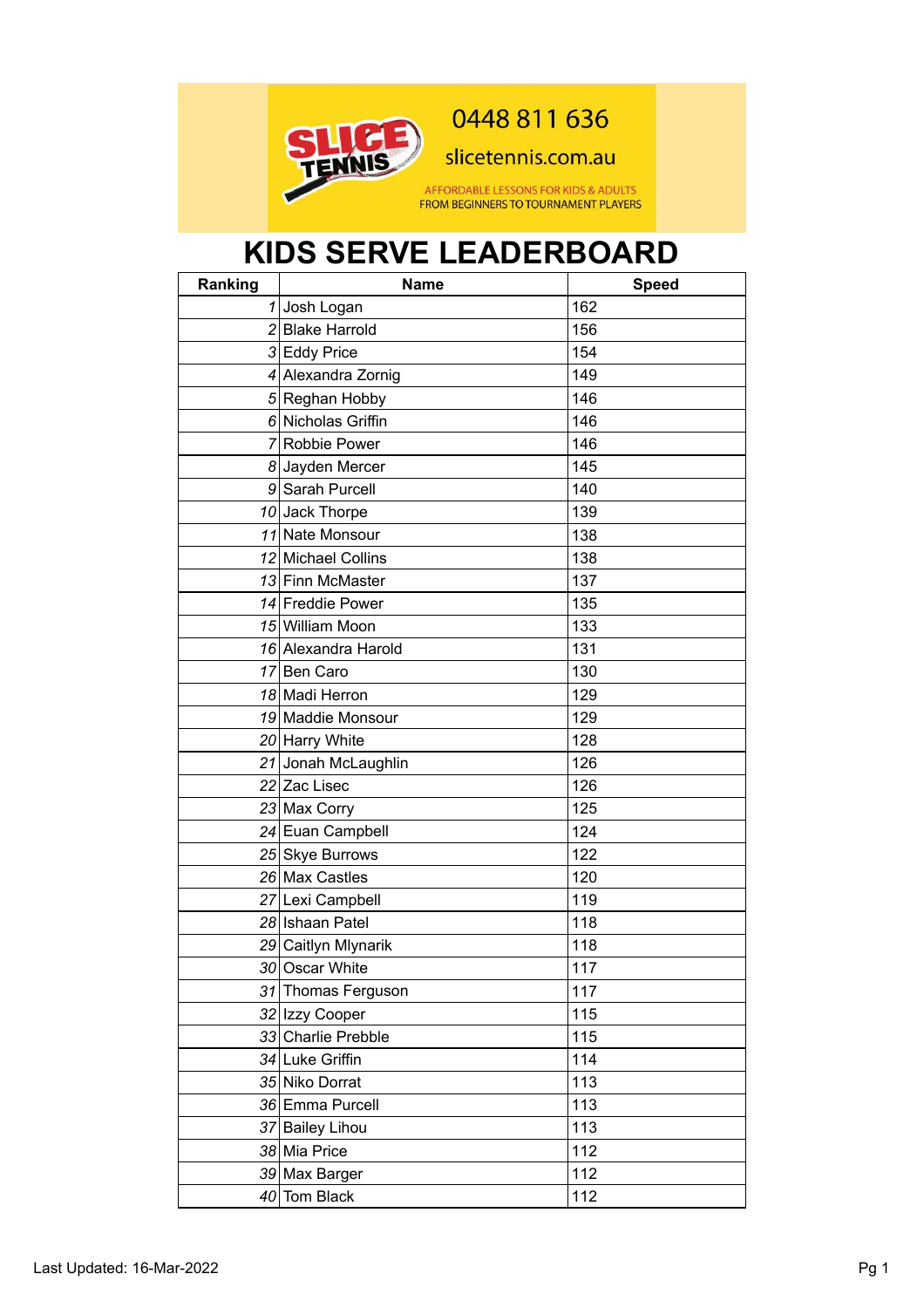| 41 Jack Purcell           | 111 |
|---------------------------|-----|
| 42 Hugh Devine            | 111 |
| 43 Alec Constantitidis    | 111 |
| 44 Charlie Spurgin        | 110 |
| 45 Jack Brumby            | 110 |
| 46 Georgie Wyer           | 109 |
| 47 William Whitehead      | 109 |
| 48 Adam Noon              | 109 |
| 49 Torin Meijer           | 109 |
| 50 Flynn Salisbury        | 109 |
| 51 Darcy Arrow            | 108 |
| 52 Salil Hinge            | 108 |
| 53 Josh Finnigan          | 108 |
| 54 Luca Fitzpatrick       | 105 |
| 55 Loye Grayson           | 105 |
| 56 Elke Cooper            | 105 |
| 57 Will Rose              | 105 |
| 58 Charlie Mangano        | 105 |
| 59 William McAlister      | 104 |
| 60 Matthew Amos           | 104 |
| 61 Callum Ree             | 103 |
| 62 Juliet Crowley         | 103 |
| 63 Grace McAlister        | 102 |
| 64 Isabelle Coory         | 102 |
| 65 Lucy Dare              | 102 |
| 66 Rocco Cavalucci        | 101 |
| 67 Marcus Constantinidis  | 101 |
| 68 Isabella Harvey        | 101 |
| 69 Christopher Calluthers | 98  |
| 70 Charlotte Logan        | 98  |
| 71 Hugo Stafford          | 98  |
| 72 Jeremy Harvey          | 95  |
| 73 Lachlan O'Halloran     | 94  |
| 74 Madeleine Carr         | 93  |
| 75 Hugh Whitehead         | 92  |
| 76 Kara Boschoff          | 92  |
| 77 Ella Finnigan          | 90  |
| 78 Ben Fraser             | 90  |
| 79 Sophie Turner          | 90  |
| 80 Will Macgroarty        | 90  |
| 81 Jack Dennington        | 89  |
| 82 Dean Bender            | 89  |
| 83 Bodhi Palmer           | 89  |
| 84 Tess Kelley            | 87  |
| 85 Luka Botha             | 87  |
| 86 Sophie Griffin         | 86  |
| 87 Joseph Ferguson        | 86  |
| 88 Max Dumont             | 86  |
| 89 Indi Dorrat            | 84  |
| 90 Charlize Amos          | 84  |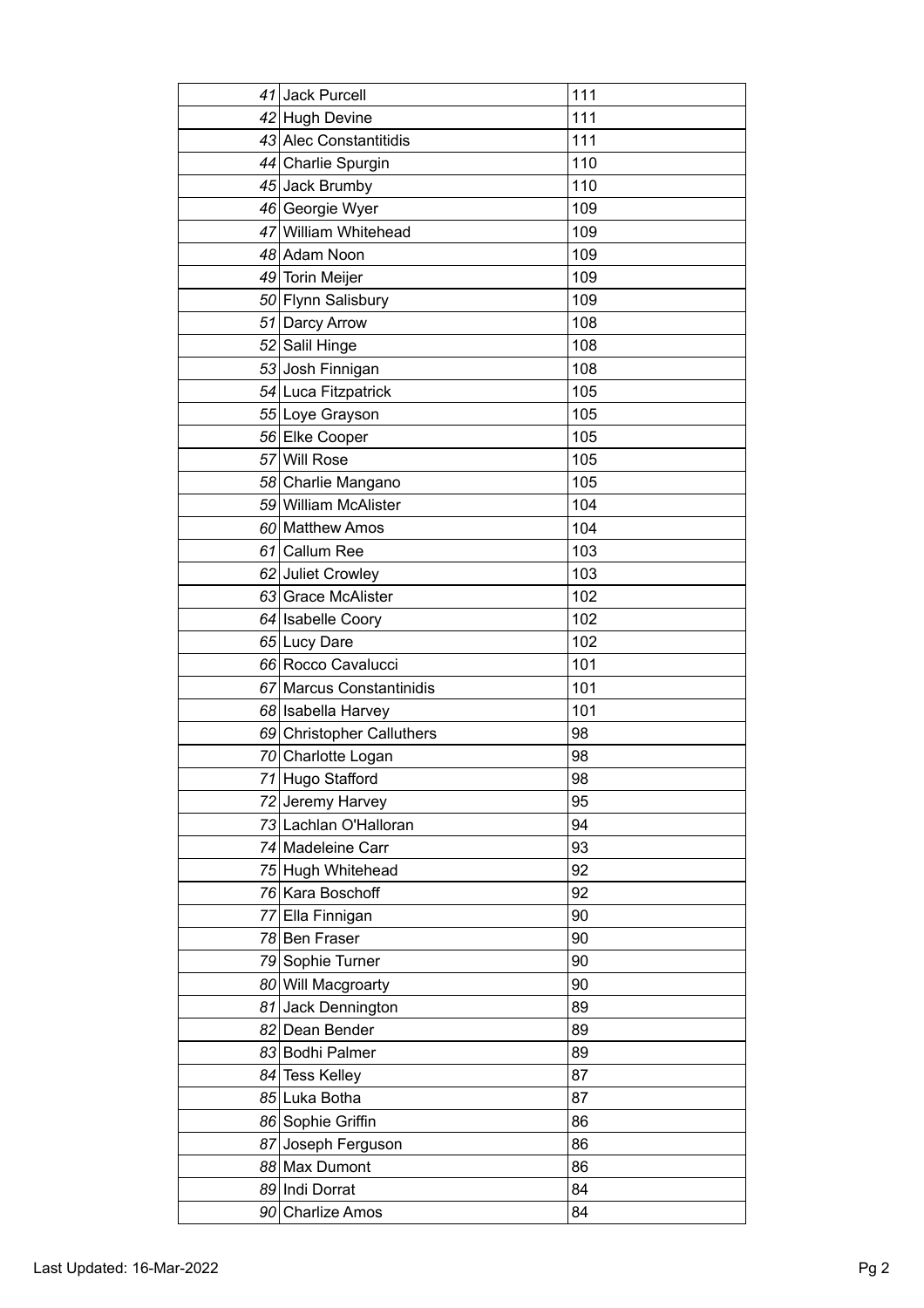| 91 Darcy White        | 84 |
|-----------------------|----|
| 92 Eve Towers         | 84 |
| 93 Claudia Foley      | 83 |
| 94 Blake Gibson       | 83 |
| 95 Alexis Caro        | 83 |
| 96 Ethan Anderson     | 83 |
| 97 Patrick Hopes      | 81 |
| 98 Jack Mangano       | 80 |
| 99 Cooper Dillon      | 79 |
| 100 Archie Kelley     | 78 |
| 101 Hana Barwell      | 77 |
| 102 James Kelly       | 77 |
| 103 Daniel Darbyshire | 76 |
| 104 Owen Aldridge     | 74 |
| 105 Fraser Salisbury  | 74 |
| 106 Allegra Cavalucci | 74 |
| 107 Noah Eichmann     | 73 |
| 108 Lucas Wright      | 72 |
| 109 Imogen McKenna    | 72 |
| 110 Jamie Rainbow     | 72 |
| 111 Yve Campbell      | 71 |
| 112 Isla Anderson     | 71 |
| 113 Lottie Sparks     | 71 |
| 114 Poppy Siddle      | 69 |
| 115 Sam Harris        | 69 |
| 116 Sylvie McAlister  | 68 |
| 117 Ben Arends        | 68 |
| 118 Josh Boulden      | 68 |
| 119 Edward Hopes      | 67 |
| 120 Aidan Fenech      | 67 |
| 121 Hardy Marks       | 66 |
| 123 Sam Napier        | 66 |
| 124 Lachlan Jensen    | 66 |
| 125 Max Rainbow       | 65 |
| 126 Emily Dillon      | 65 |
| 127 Sam Marshall      | 65 |
| 128 Shreeya Patel     | 64 |
| 129 James Boulden     | 64 |
| 130 Ronan Swinbourne  | 63 |
| 131 William Bowles    | 63 |
| 132 Stella Deighton   | 62 |
| 133 Rosie Kinnaird    | 61 |
| 134 Scarlett Crowley  | 60 |
| 135 Samantha Matheson | 60 |
| 136 Elliot Moyle      | 59 |
| 137 Josh Kirkpatrick  | 59 |
| 138 Will Kelly        | 59 |
| 139 Vivian Krutak     | 57 |
| 140 Phoebe Hillstone  | 56 |